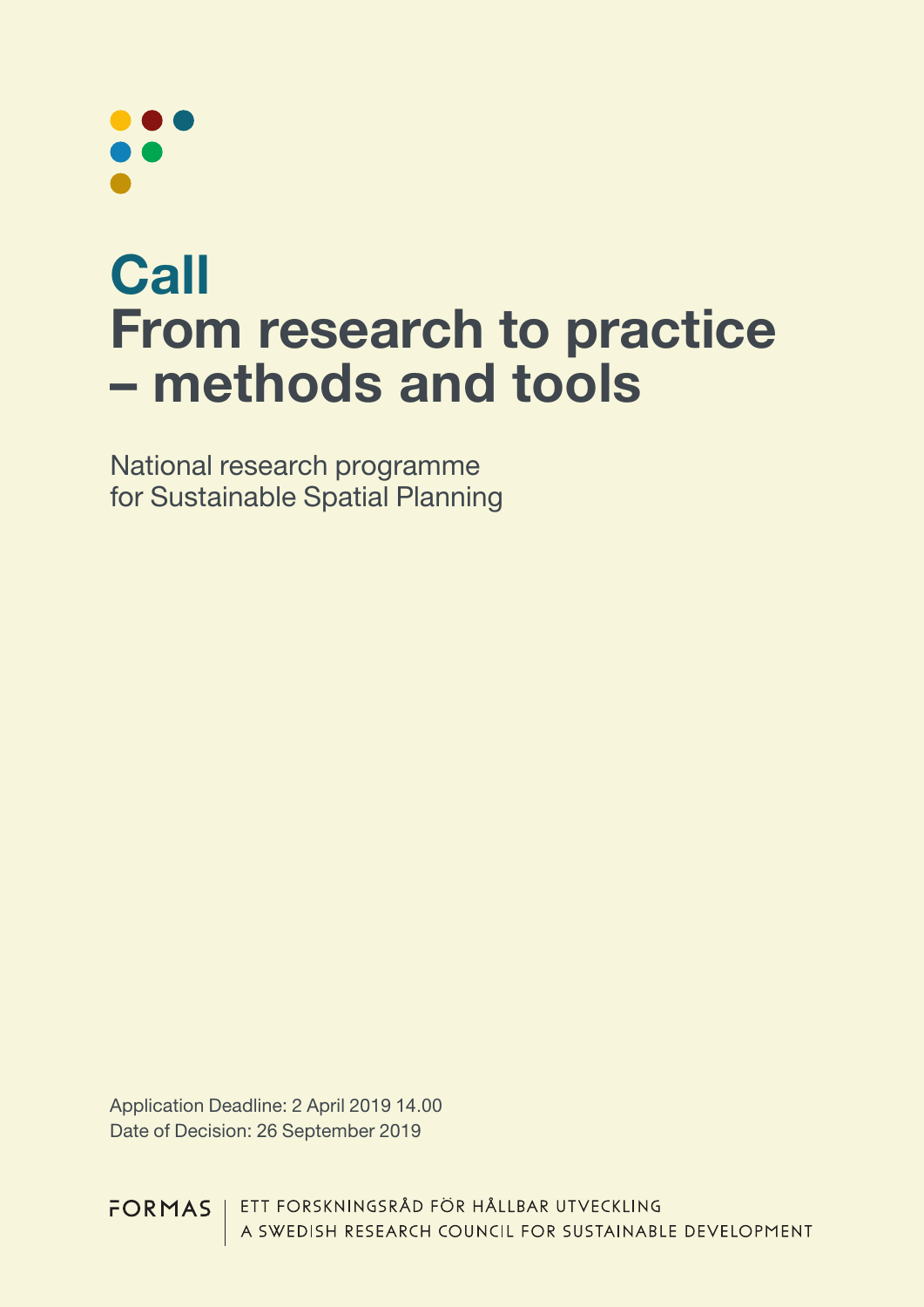# **Contents**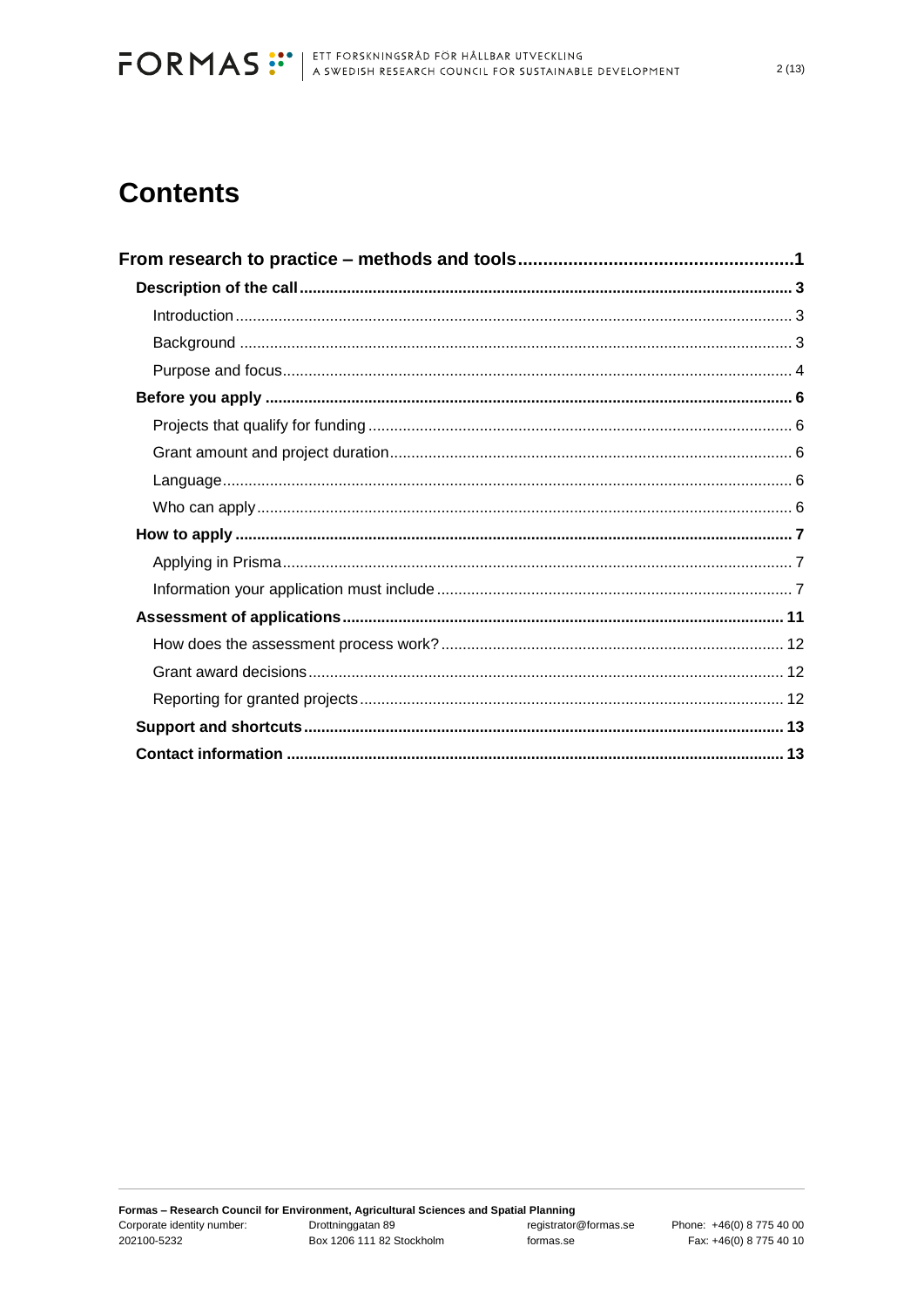### <span id="page-2-0"></span>**Description of the call**

#### <span id="page-2-1"></span>Introduction

Sweden faces major challenges in its transition to socially, environmentally and economically sustainable communities. A key part of this transition is the ability of municipalities and other public-sector players to translate research findings and knowledge into practice. At the same time, researchers need a better, more nuanced understanding of municipalities' conditions and challenges for sustainable spatial planning. Addressing the challenges society faces and helping to achieve the Agenda 2030 global sustainability goals requires broad collaboration between many stakeholders as well as a user focus in research. This will enable research results to contribute to the development of society.

The purpose of this call is to increase knowledge and the use of research results among publicsector players, particularly municipalities.

The call is aimed at researchers and municipalities, as well as other public-sector players (county councils, regions or government agencies).

Project proposals should build on ongoing or recently completed research projects and should relate to one or more of the themes and perspectives highlighted in the research agenda *[Research for](http://www.formas.se/Om-Formas/Formas-Publikationer/Rapporter/Forskning-for-ett-integrerat-och-hallbart-samhallsbyggande/)  [integrated and sustainable spatial planning](http://www.formas.se/Om-Formas/Formas-Publikationer/Rapporter/Forskning-for-ett-integrerat-och-hallbart-samhallsbyggande/)*.

Applicants can apply for grants for projects that run up to two years. It is possible to apply for a maximum of 1 million kronor per year and project. Formas has allocated 20 million kronor to the call for the period 2019–2020.

#### <span id="page-2-2"></span>**Background**

Cities and communities face major challenges as they attempt to transition to a fossil-free society, adapt to climate change, and create conditions for socially, environmentally and economically sustainable cities and communities. The [global sustainable development goals](https://sustainabledevelopment.un.org/) and Agenda 2030, as well as the [UN's New Urban Agenda](http://habitat3.org/the-new-urban-agenda), are major drivers in this transition process. Central to this transition are the Agenda 2030 targets of [goal 11 \(Sustainable cities and communities\),](https://sustainabledevelopment.un.org/sdg11) as well as several other sustainability goals from Agenda 2030. These goals and the link to society's challenges are presented in the research agenda *[Research for integrated and sustainable spatial planning](http://www.formas.se/Om-Formas/Formas-Publikationer/Rapporter/Forskning-for-ett-integrerat-och-hallbart-samhallsbyggande/)*. Today's complex societal challenges thus place great demands on the public sector, particularly the municipalities, to create the conditions for continuous learning and new solutions for sustainable spatial planning together with stakeholders such as higher education institutions, businesses and civil society.

Research can contribute with critical perspectives for developing complex spatial planning processes. But it must be done in close collaboration with residents, municipalities, companies and other organisations that in different ways participate in the spatial planning process. Research can also contribute to a systems perspective and bridge the gap between management and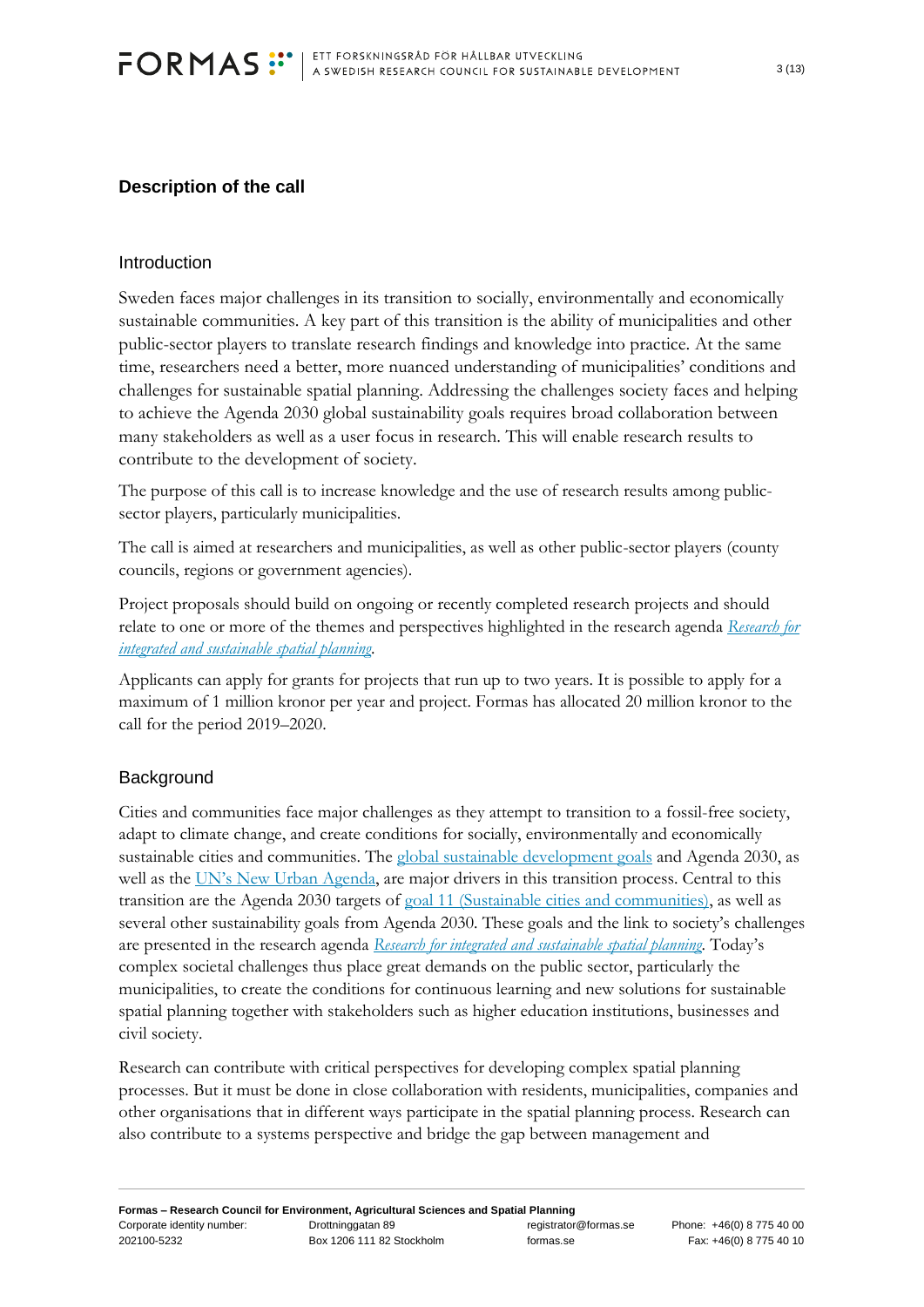organisational structures, where the challenges often cross organisational silos (this also applies to regional and national governance organisations). Research contributes with knowledge, but researchers also need to learn from users and problem-owners to understand their challenges and needs and to find common formats for conducting research. Collaborative research leads to mutual learning, while holding the potential to become more relevant to the needs and challenges of a municipality, for example.

Many projects are ongoing across the country in which municipalities participate and contribute to sustainable spatial planning. But there is no systematic, coherent approach to methodological development for knowledge transfer or solutions for disseminating research results and knowledge on a larger scale.

#### <span id="page-3-0"></span>Purpose and focus

The purpose of this call is to increase knowledge and the use of research results within the field of sustainable spatial planning, particularly among public-sector players like municipalities. The call therefore focuses on further developing current methods, tools, formats, processes or approaches for transferring knowledge from research to practical activities, as well as proposing and testing innovative new practices. Methods and tools for knowledge transfer to a broad spectrum of stakeholders also play a key role. The evaluation of current knowledge transfer practices can also be part of a project.

The concept of *sustainable spatial planning* is defined in the research agenda *[Research for integrated and](http://www.formas.se/Om-Formas/Formas-Publikationer/Rapporter/Forskning-for-ett-integrerat-och-hallbart-samhallsbyggande/)  [sustainable spatial planning](http://www.formas.se/Om-Formas/Formas-Publikationer/Rapporter/Forskning-for-ett-integrerat-och-hallbart-samhallsbyggande/)* as planning, building, using and managing cities and their peripheries, urban areas, communities and rural areas. The concept of spatial planning equally addresses the processes of planning, construction, use and management of buildings, infrastructure, cultural sites and natural environments, as well as the planning and promotion of inclusive, participatory and safe communities where people want and are able to live. In light of all these factors, sustainable spatial planning means working in a socially, ecologically and economically sustainable way. Sustainable spatial planning must take into account the links between these dimensions and must explore the tensions and conflicts of interest between them.

Projects that can be funded in this call must meet one or more of these goals:

- Develop existing, or propose and test new, innovative and scalable methods, formats, tools or experimental activities to transform research results into practical use (for example, guidelines and policy decision-support).
- Develop methods, processes, approaches or experimental activities for collaboration between researchers and end users/stakeholders aiming to jointly conduct research.
- Develop scalable technical or digital solutions, processes, approaches or methods that can be used jointly by different societal stakeholders and contribute to the use of the research results in society.

The projects should also: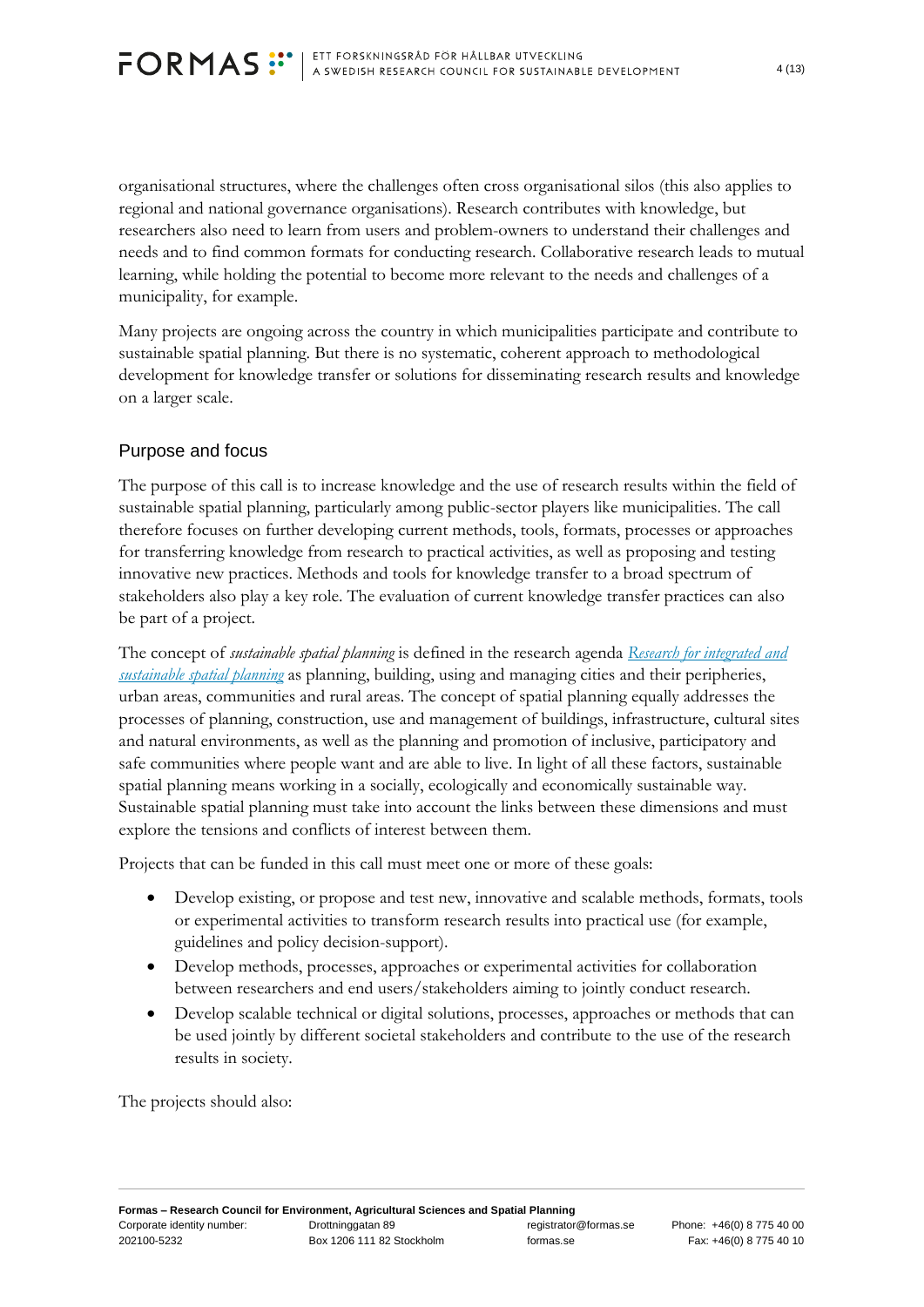• Build on ongoing projects (started in 2019 at the latest) or recently completed projects (completed by 2017) related to one or more of the perspectives and one or more of the themes (Figure 1) highlighted in the research agenda *Research for integrated and [sustainable](http://www.formas.se/Om-Formas/Formas-Publikationer/Rapporter/Forskning-for-ett-integrerat-och-hallbart-samhallsbyggande/) spatial [planning](http://www.formas.se/Om-Formas/Formas-Publikationer/Rapporter/Forskning-for-ett-integrerat-och-hallbart-samhallsbyggande/)*. The projects do not need to be funded by Formas – the determining factor is the relevance of the project's focus to the themes and perspectives of the research agenda.



Relate to existing knowledge about the practical application and impact of research.

Figure 1. Perspectives and themes in the research agenda *Research for integrated and [sustainable](http://www.formas.se/Om-Formas/Formas-Publikationer/Rapporter/Forskning-for-ett-integrerat-och-hallbart-samhallsbyggande/) spatial planning*. For more information on the perspectives and themes, see Chapter 4 in the research agenda.

The projects may also:

- Involve public-sector researchers and players (municipalities, regions/county councils and/or government agencies)
- Link several ongoing or recently completed projects
- Use knowledge and experience from international contexts
- Use knowledge and experience from other areas (school, healthcare, etc.)

The results of the funded projects must be made openly accessible and have practical application for different types of users (municipalities, government agencies, private companies, civil society, researchers).

The results are also expected to contribute to the development of national capacity in terms of an increased user perspective, usability and impact of research within the field of spatial planning. The results may also be used by projects in future calls from Formas and other funders nationally and internationally.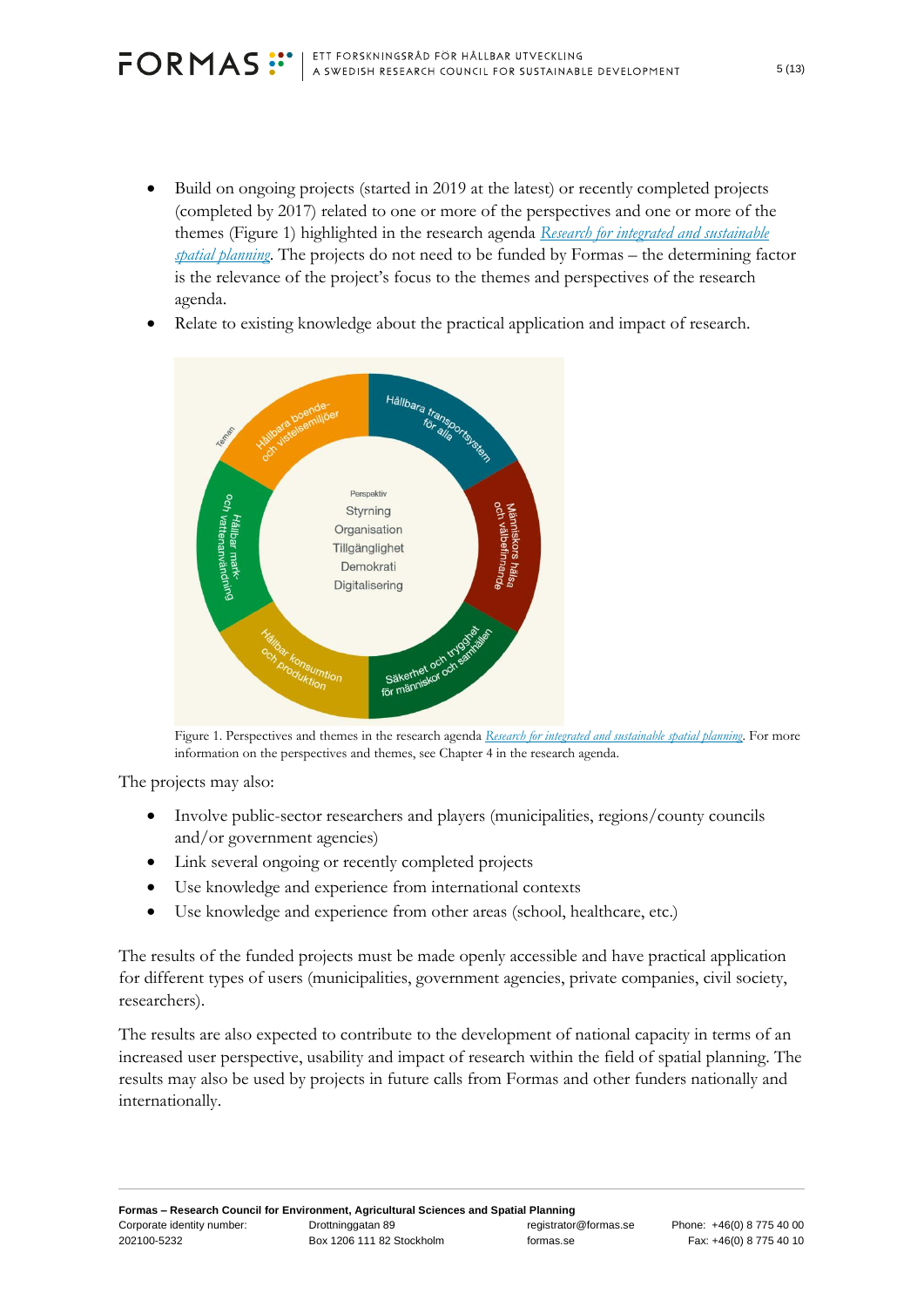### <span id="page-5-0"></span>**Before you apply**

#### <span id="page-5-1"></span>Projects that qualify for funding

Projects should develop innovative methods, tools, processes, work approaches or experimental activities that aim to transform research results into practical use, or to promote collaboration between researchers and societal stakeholders.

The project must be related to at least one theme in the research agenda *Research for integrated and sustainable spatial planning,* and at least one of the agenda's perspectives*.*

#### <span id="page-5-2"></span>Grant amount and project duration

You can apply for a minimum of SEK 500,000 for a 12-month period and a maximum of SEK 1 million per year for a maximum of two years. The project must run for a minimum of 12 months and a maximum of two years. Projects must start in 2019.

Applications where the total amount applied for exceeds SEK 1 million per year *or* a maximum of 2 million for two years *or* falls below SEK 500,000 will be rejected.

#### <span id="page-5-3"></span>Language

You may write your application in Swedish or English. If you write your application in English, your application will be translated by a professional translator into Swedish.

#### <span id="page-5-4"></span>Who can apply

Research practitioners and public-sector players (municipalities, county councils/regions, county administrative boards and other government agencies) can apply for funding under this call. The applicant does not need to have a doctoral degree. More than one organisation can participate in the application as a project partner and apply for funding, provided that they are research practioners, municipalities or other public organisations. Other types of organisations that *do not* engage in economic activity can, depending on the organisational form, participate as applicants in the project (contact Formas in each individual case).

There is no requirement that several organisations must be part of the project organisation and have both research practitioners and public-sector players. Note, however, that the project is assessed according to the criteria for implementation and organisation (p. 12).

Stakeholders engaged in economic activity, such as municipal companies, private companies and public organisations, can be included in the project as a parnter but cannot apply for funding under the call.

Participating researchers must be associated with the ongoing or recently completed research project that the project is based on, but it is also possible to link new researchers to the project who can contribute the necessary skills and expertise.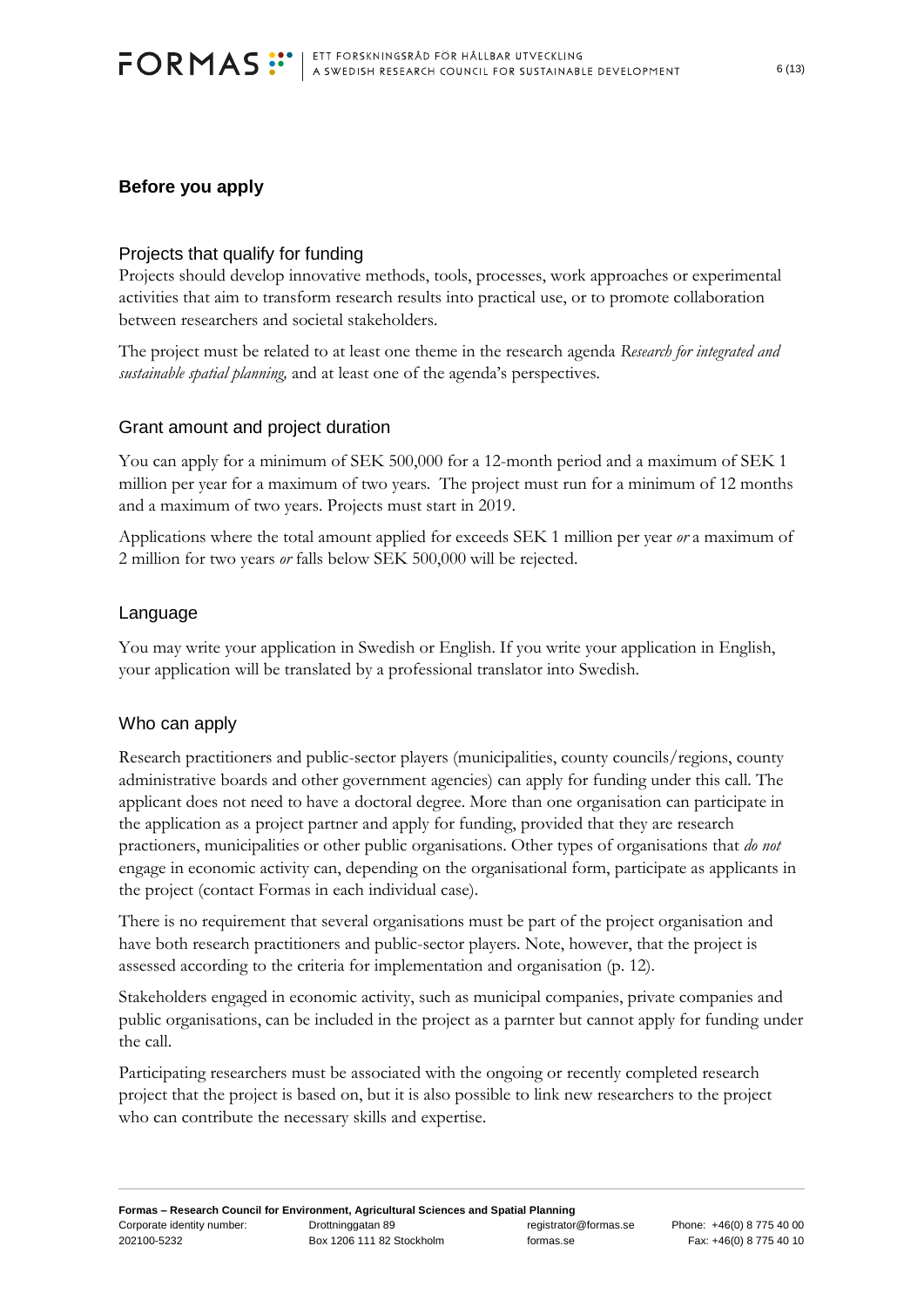Co-funding is not required for this call.

#### <span id="page-6-0"></span>**How to apply**

#### <span id="page-6-1"></span>Applying in Prisma

To apply for a grant from Formas, the project leader should submit an application in the Prisma application system. For this you need:

- A personal account in Prisma for the project leader.
- An organisation account for the project leader's organisation.

If the project leader's organisation does not have an organisation account, the organisation must apply for an account. Make sure you do this on Prisma's website in good time before the call closes, as it can take a few weeks to have your application approved. If your organisation already has an organisation account in Prisma, then that account can be used.

Note that the organisation account and personal accounts may not be registered using the same email address. When you apply for an organisation account, you should also indicate which call you are applying for and send an email to the responsible research officer at Formas stating that you have applied for an organisation account.

#### <span id="page-6-2"></span>Information your application must contain

The application you submit in the Prisma application system must include a clear description of the project under the following sections:

#### **Abstract (max. 1,500 characters, including spaces, each in Swedish and English)**

A brief and clear description of the project's purposes and goals, as well as content and implementation. Include the impact that the project can have on practical use.

#### **Project purpose and objectives (max. 3,000 characters including spaces)**

Briefly describe why it is important to conduct the project and what the project aims to accomplish.

#### **Background, current state of knowledge and relevance (max. 5,000 characters including spaces)**

Describe the challenges that the project addresses and how the project can help to solve them. Clarify which previous or ongoing research projects form the basis for the current project. Describe how the project relates to existing knowledge and experience regarding practical application, knowledge transfer and research impact. Justify the need for the project. Describe the target groups that will make use of the project and its results. State the expected impact.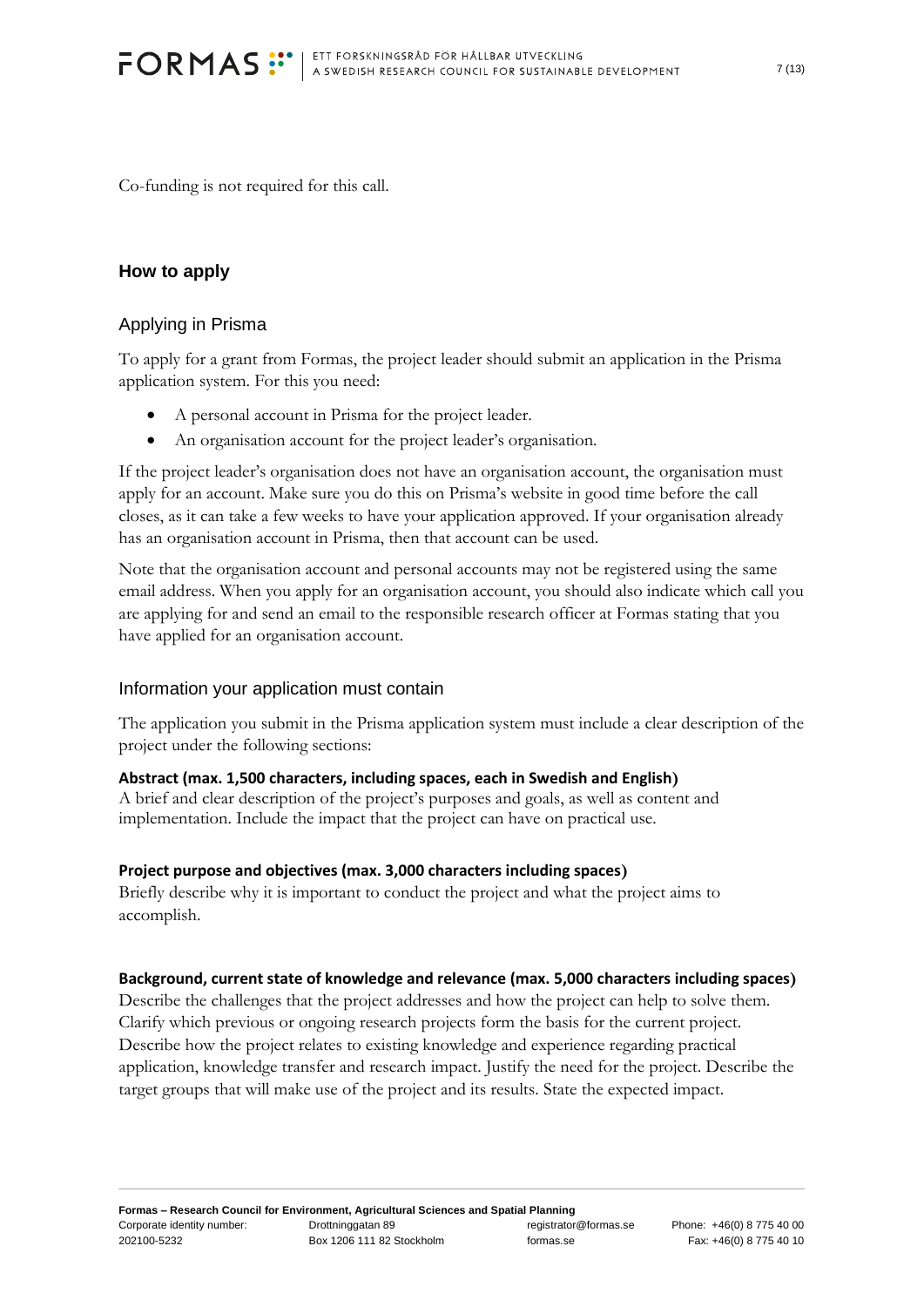Justify the relevance of your project based on the themes and perspectives from the agenda's national research programme *[Research for integrated and sustainable spatial planning](http://www.formas.se/Om-Formas/Formas-Publikationer/Rapporter/Forskning-for-ett-integrerat-och-hallbart-samhallsbyggande/)*.

#### **Project proposal for solution (max. 5,000 characters including spaces)**

Describe what the project aims to develop and how it will help to transfer knowledge from research to practical use or help to develop forms of co-creation between researchers and societal stakeholders, with a special focus on public-sector players. Describe the content and methods, tools, processes, work approaches, technologies or similar that you will use in the project.

#### **Project implementation and organisation (max. 5,000 characters, including spaces)**

Describe how you will implement the project. Describe the project's activities and milestones. Describe how you will organise and manage the project. Describe the roles and activities of all project partners as well as their skills and experience. Describe how you will conduct the project in practice. Indicate a timeframe for the project.

#### **Project's expected results and effects (max. 3,000 characters, including spaces)**

Describe the expected results and impact of the project in relation to identified target groups and their activities. Also describe the potential scalability of the project results and the stakeholders and target groups that will benefit from the results.

#### **Budget**

You report the project budget in Prisma. The budget should include:

• Salaries, including social security contributions for each project participant

Formas does not grant funding for annual salary increases. You can therefore apply for funding for salaries that apply at the time of the application, but not for funding to cover salary increases. For any current job positions, you must state the salary in effect at the time of the application submission. This will then apply to all subsequent years in the project. For new job positions you must state the starting salary at the administrating organisation (the organisation that will manage the project funds).

• Activity level in the project Activity level refers to the percentage of full-time service a project participant contributes.

#### • Operating costs

Operating costs include the cost of consumables, consultancy services, travel, conferences and publication fees for open-access journals and databases. Equipment costs and depreciation costs for equipment used in the project are also considered operating costs.

• Premises (rental costs for the project)

You can apply for funding for the cost of premises if this is not already included in the projects' overhead costs.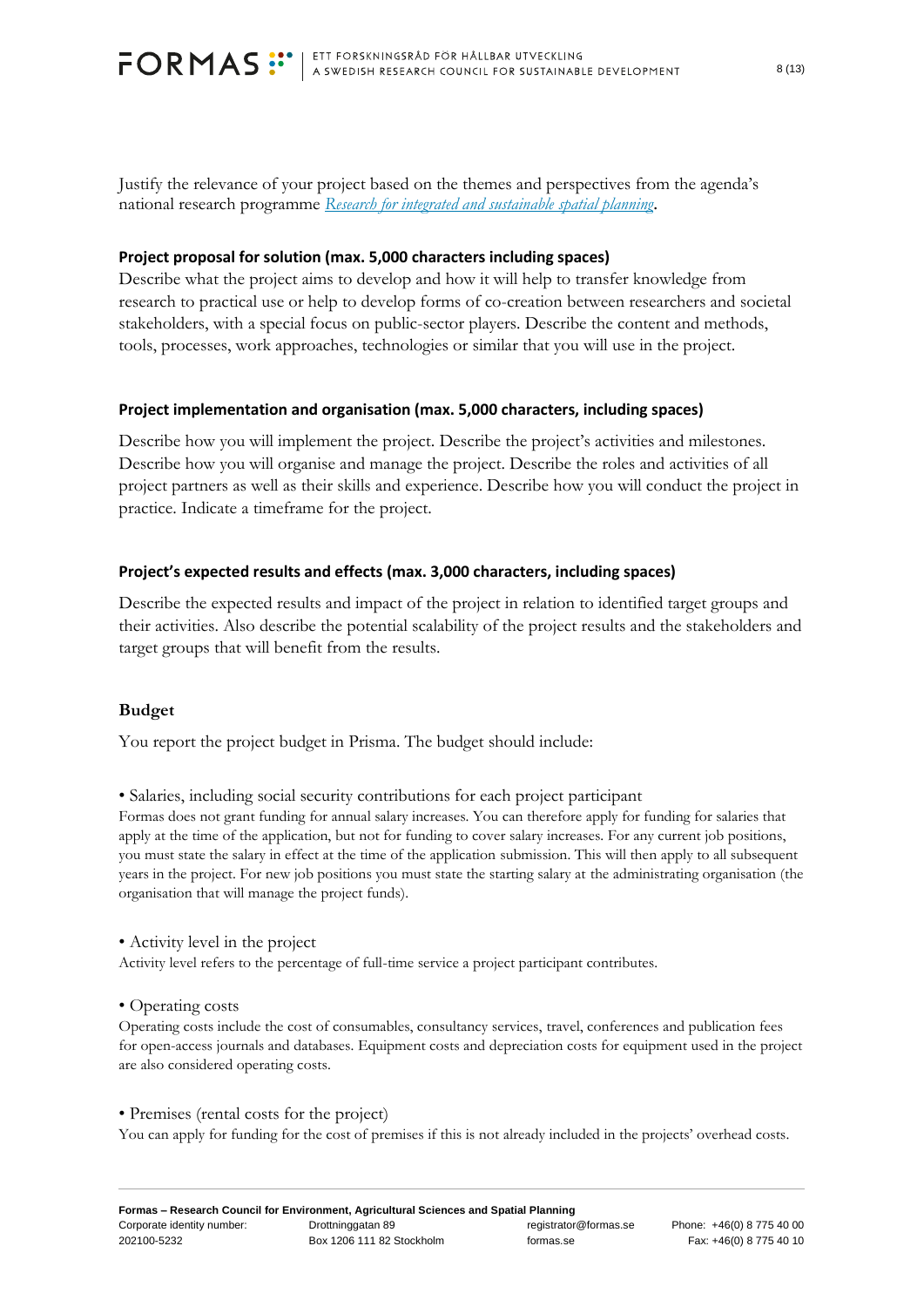#### • Indirect costs

When you state the cost of overhead in the application, do so according to the practice of the grant administrating organisation that will manage the funds. Formas does not grant funding for overhead costs that you write off for equipment or premises.

#### • Budget specification

In your own words, explain how the grant amount you are applying for will be distributed each year, as well as the total amount per organisation if several organisations are applying.

Example: University X is the principal applicant and will receive the funds as the grant administrating organisation. Municipality Y participates in the project and will receive part of the grant. So, indicate how much University X is applying for in total, distributed over each year, as well as how much Municipality Y is applying for in total, distributed over each year.

**Please note** that you should upload the budget specification as an attachment (PDF, max 4 MB, max 7000 characters including spaces).

#### **Ethical considerations**

Fill in only if relevant for completing the project. You must describe the relevant ethical issues and how they should be managed. Examples include research that uses personal data, or experiments on humans or animals. Read more in [Formas' general instructions](http://formas.se/sv/Finansiering/Allmanna-anvisningar/) under the section on ethical considerations.

#### **Classifications**

Formas uses project classifications in analyses and supporting documentation on an overall level. The classifications are made by the applicant, who states the subject area, SCB codes and at least one global sustainability target the project can contribute to.

#### • **Subject area**

Select the project's subject area and add a sub-heading.

#### • **SCB code**

Next, select at least one SCB code with two sub-levels that together form the entire code. Select at least one and a maximum of three keywords describing the project. Choose what best represents your project, even if it does not entirely match the field you work in.

#### • **Global sustainable development goals**

Select a minimum of one and a maximum of three global goals for sustainable development that best fit your project.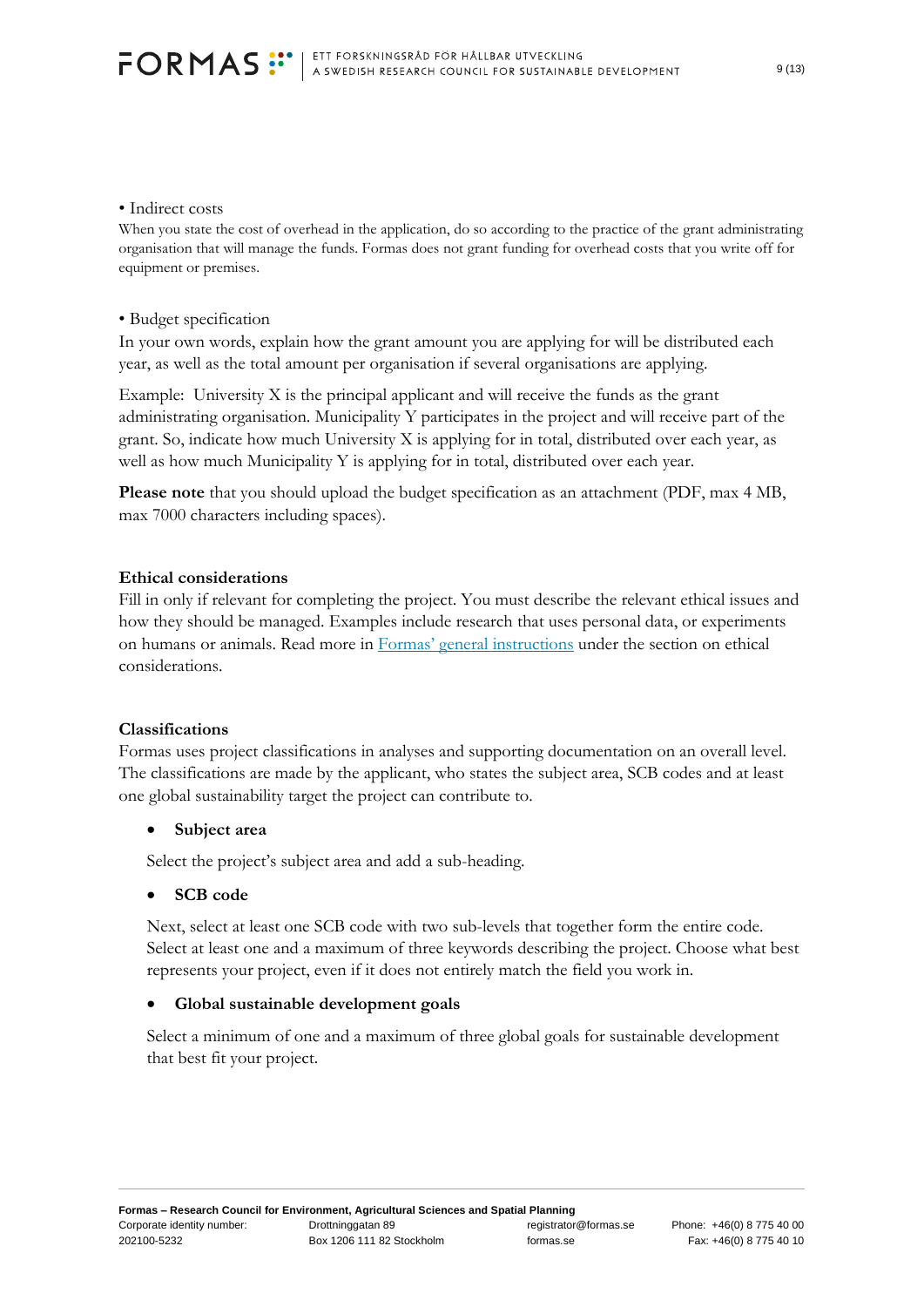#### **Administrating organisation – the organisation receiving the grant**

The administrating organisation is the organisation that receives the grant money from Formas when a grant is awarded. Applicants under this call must be administrating organisations that are approved by Formas. Applying for an organisation account in Prisma means that you are applying to become an administrating organisation under this specific call. If your organisation is already an administrating organisation, you do not need to submit this application. If you are not sure whether your organisation is already approved as an administrating organisation, contact the responsible research administrator at Formas. A registered application is automatically sent to the administrating organisation after the call is closed. The administrating organisation then has seven business days to digitally sign the application.

The administrating organisation is responsible for transfering part of the grant to any co-applicant project partners. This grant money must be transferred, not invoiced.

#### **Project leader's CV**

Add the following information to the application. The project leader retrieves the information from his or her personal account in Prisma:

• Education – Basic education. If the project leader is a researcher, also state postgraduate education.

- Employment A maximum of three job positions.
- Other relevant qualifications.

In addition, the CV of the project leader can be uploaded as an attachment (maximum of 4,000 characters including spaces).

#### **CVs for project participants**

If the project has several project participants, the CV for at least one and a maximum of three project participants should be uploaded as attachments. CVs may contain a maximum of 4,000 characters including spaces.

#### **List of publications for project participants**

The project leader can add a maximum of 10 publications in the list of publications (scientific or popular science). If other participants want to add publications (such as reports or articles), this can be done in an appendix.

#### **Appendices**

#### **Mandatory appendices**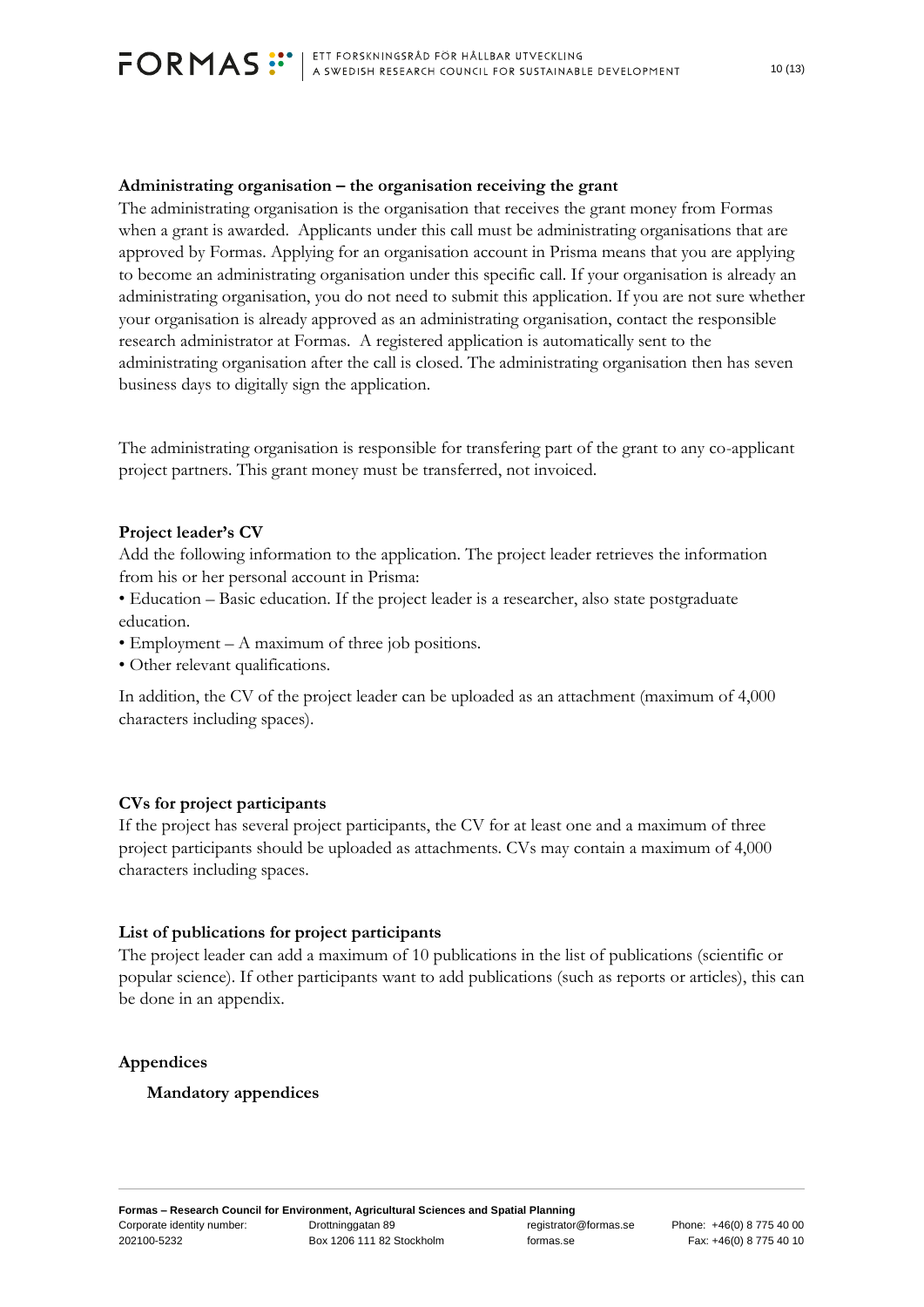- A description of the recently completed or ongoing research project that forms the basis for the current project. Maximum 4,000 characters including spaces.
- If the project has several project participants or parties, the CV for at least one and a maximum of three project participants should be uploaded as attachments. CVs may contain a maximum of 4,000 characters including spaces.
- The budget specification should be uploaded as an attachment.

### **Other appendices**

You can upload a maximum of 4 additional attachments as PDF files. Examples of such other appendices are:

- CV for the project leader: If the project leader is not a researcher, this person can also upload their CV as an attachment (maximum 4,000 characters including spaces). Note that the principal applicant must also upload their CV from their profile in Prisma. This is, however, primarily designed for researchers.
- A list of publications that are not scientific articles, such as reports or popular science articles.
- Illustrations and figures.

## <span id="page-10-0"></span>**Assessment of applications**

All applications are assessed based on their contents, so it is important to write the application as clearly as possible and include all important and relevant information.

Any applications containing technical errors will be rejected. For example, a technical error can be a budget that exceeds a maximum of SEK 1 million per year or exceeds the total amount applied for over two years corresponding to a maximum of SEK 2 million. Another example would be a budget that falls below SEK 500,000. An application that does not fall within the scope of the call will also be rejected (refer to the focus area from the research agenda)

# **Relevance**

- Motivate why it is important to solve the challenge that the project addresses as linked to the need to transform the research results into practice.
- Describe how the proposal in the application relates to ongoing or previous research projects.
- Justify the relevance of your project based on the themes and perspectives from the agenda's national research programme *[Research for integrated and sustainable spatial planning](http://www.formas.se/Om-Formas/Formas-Publikationer/Rapporter/Forskning-for-ett-integrerat-och-hallbart-samhallsbyggande/)*.

# **Potential**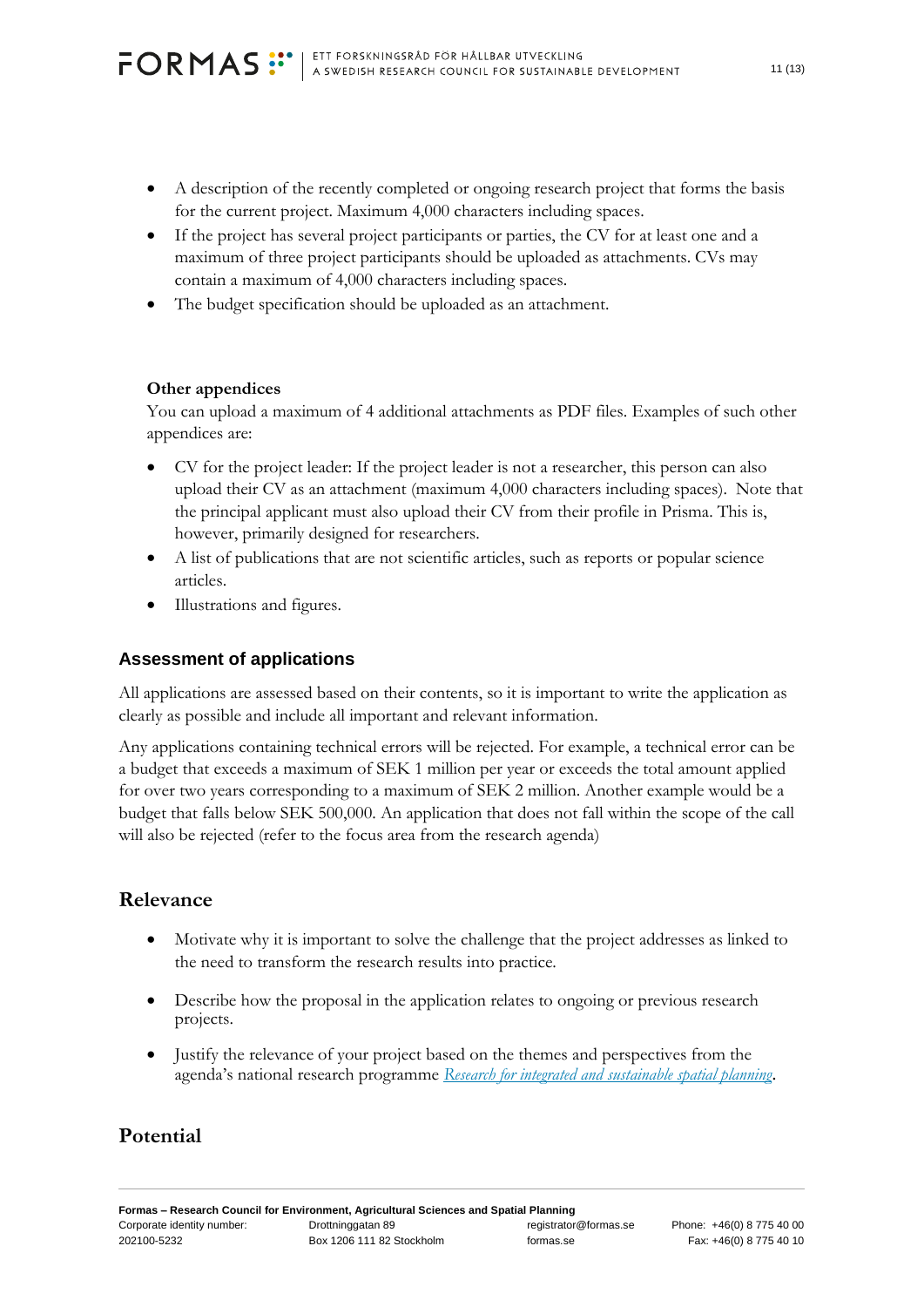- Describe how the project proposal can contribute to a greater practical application of the research.
- Describe the areas that are relevant for the expected impact. Explain why the stakeholders you chose are important for the impact in each area.
- Describe the potential of the proposal to contribute to greater gender equality, diversity or democratic participation in society.

# **Implementation**

- Describe the project plan: What activities are you planning in order to achieve the project's purpose and objectives?
- Describe the activities you are planning in order to achieve impact for the results.
- Describe how the needs of different stakeholders and users are taken into account in the design of the project.
- Explain how the timetable and budget are appropriate in relation to the project's purpose.

### **Organisation**

- Describe how resources, skills and experience correspond to the needs of the project organisational structure to implement the proposal. Also describe how you have taken into account gender equality in the project organisation.
- Describe how you intend to enable the practical application of your research through the project organisation. Are there any stakeholders in the project who can contribute to the practical application of the research results?
- Describe any need for international anchoring and how to implement it.

#### <span id="page-11-0"></span>How does the assessment process work?

Applications are assessed by a review panel consisting of practitioners and researchers. Each application will be read and assessed by several people representing both practitioners and researchers.

#### <span id="page-11-1"></span>Grant award decisions

Formas' scientific council is expected to reach a decision on 26 September 2019 concerning which projects will be granted funding. Decisions will be announced the following day at the latest on Formas' website and later sent via email from Prisma. Grant award decisions cannot be appealed.

#### <span id="page-11-2"></span>Reporting for granted projects